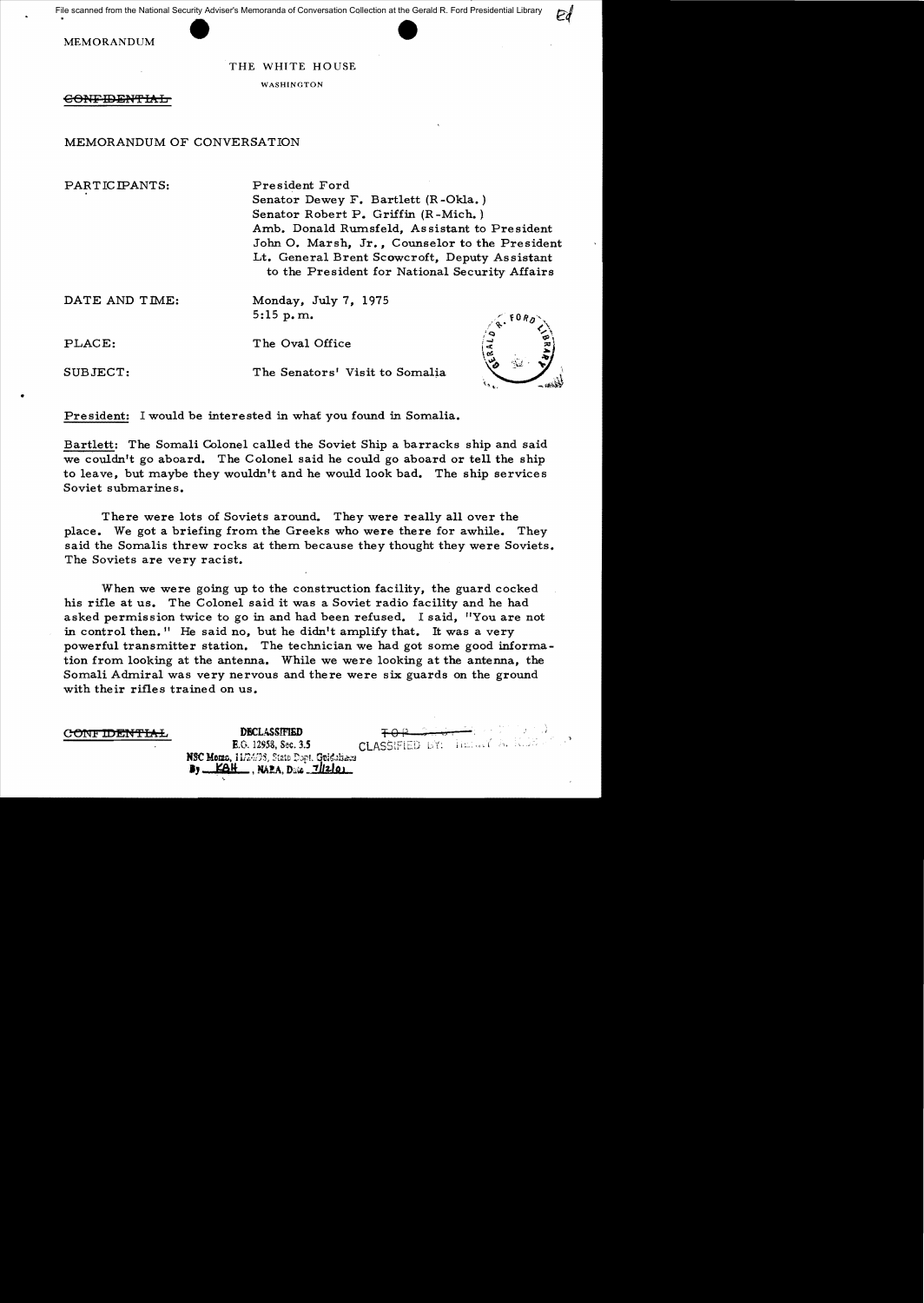## C<del>ONFIDENTIAL</del>

They let five of us go to the missile facility, and again there were guards with rifles trained on us  $-$ - Somali guards. We went into the facility. In the warhead bunker there were only containers for five-inch shells which had nothing to do with the facility -- maybe to confuse us. Then we went into a high, long area. There was a large crane with a cab, which had a capacity of about 25 tons. It was big enough for any missile. There were dollies for hauling missiles.

We saw a Styx missile box. Our technicians felt the Somalis know nothing at all about the facility. The Somalis don't have any craft capable of using the Styx -- but they said they were getting them.

Then we went to the airport. Right now it's just crushed rock for a mile and a half. The whole runway is about  $17,000$  feet. The Somalis don't need that kind of runway. They said it's for flying cattle out.

Siad told us the invitation was not to see Berbera but the drought and refugee and relocation camps. Siad tried to divert me from Berbera. We did see one camp.

We all had the impression that Siad's hand of friendship is out to us.

President: Did the Ambassador go with you? I read he offered us the same facilities as the Soviets.

Bartlett: Yes. He has offered a port call at Mogadiscio. [Secretary of the Navy] Middendorf wants to take it up. The Ambassador says Somalia wants to offer us equal treatment with the Soviets. I think the door is open and  $I$ would recommend some high-level person to follow it up.

I also recommend some food aid. A third of their people are on a starvation diet. They are getting some aid but it is running out. They are taking a big risk -- moving nomads from the desert to the rainy area.

President: Give me a copy of your report. There is no doubt the Soviet facility is there?

Bartlett: Everything Schlesinger said is true. There was a big new building they said was a hospital. It couldn't be. Also there were three permanent barracks they said were for refugees. But they were housing refugees in temporary housing elsewhere. These were permanent facilities. Also there is a water pipeline with desalting equipment.



CONFIDENTIAI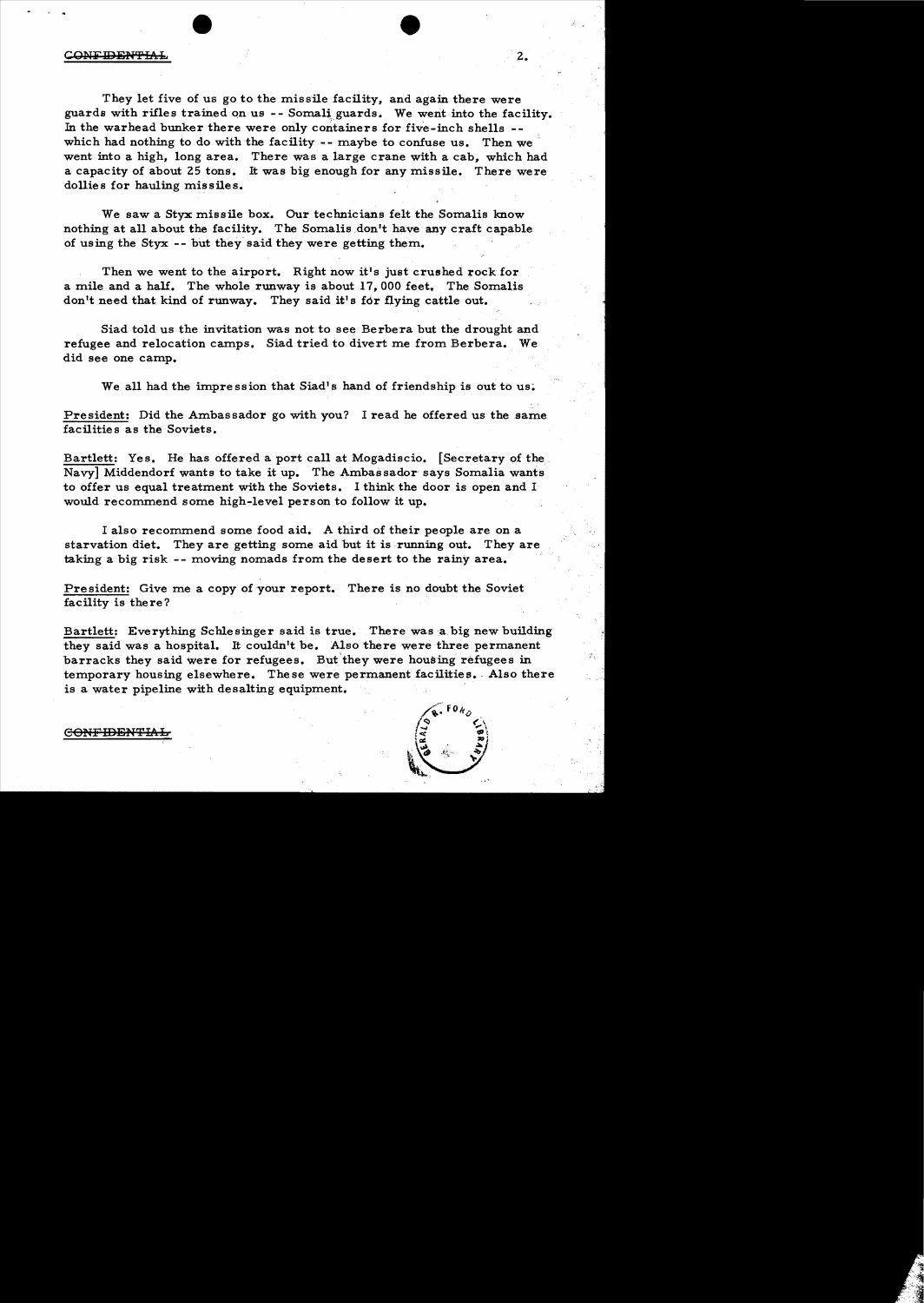CONFIDENTIAL

## President: Will this help us get Diego Garcia?

Bartlett: Yes, it will. But Culver and that crowd will say we should talk with the Soviets to talk them out of it. Mansfield's man Rexroad went with us and he agreed with us and the report -- but he will still oppose Diego Garcia.

 $\mathcal{F}^{\mathcal{F}}$ 

<del>GONFIDENTIAL</del>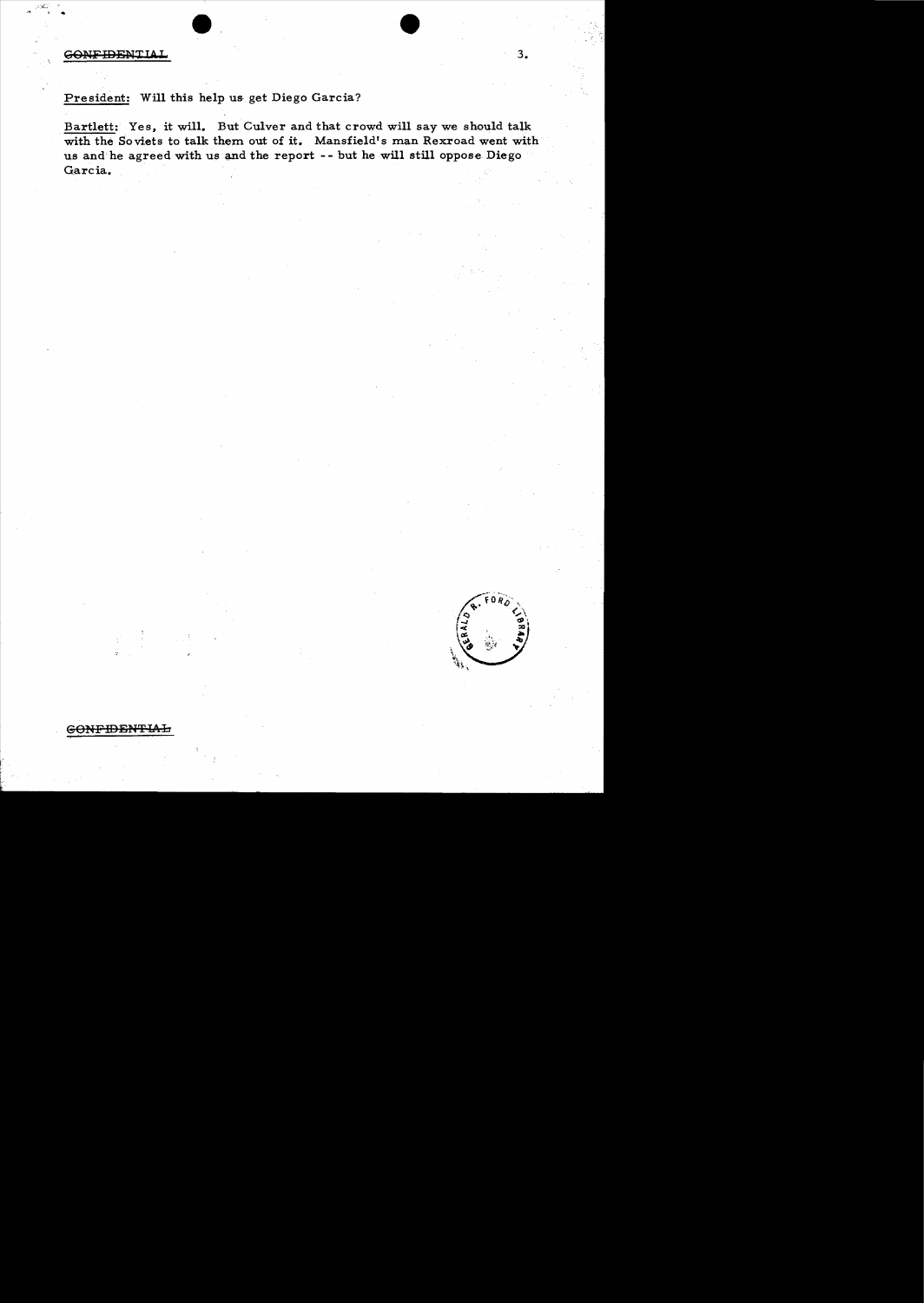P/Senators Bartlett + Grypin P. I'll be railmeted in what pour families Sommer 12 Ph Semili colonel culled - de ship a borriels ship + we couldn't go alread. The Col said be could go aboard on the cubing to Kom , but my be they wouldn't + he would lake tod. It ship surice des seule. There were hoted Lors around. They were unally all we glave We got a hoping for a tractes who were there for a white. They said C Lowneding Christ who at them comently that they used Sove, The Son and each eday raint. bing up à com. priest a quand c'ochet très familitz of had used pourses trice of por + Ram exposel. If and you wit in control ann-We xard tro but him angling that, It was a my ponderful transmentale etations. The technics un had got tome pool trap pour looking at continue : White we were bothing at cantennie. Chardi cette de 1000 dy trans x three were key good on a grand of this right translon en. They It 5 pm go to a meails furthly, again. General as with transien us (Servesti quartes). US a wint ant - faithy, In a wonderd bomber thou were any containing for 5 thelle-withing to le cit/c facility - may be to comporte no. Tema mont mit hyp long one was a large trans ort a ent, which had a cy.

**DECLASSIFIED**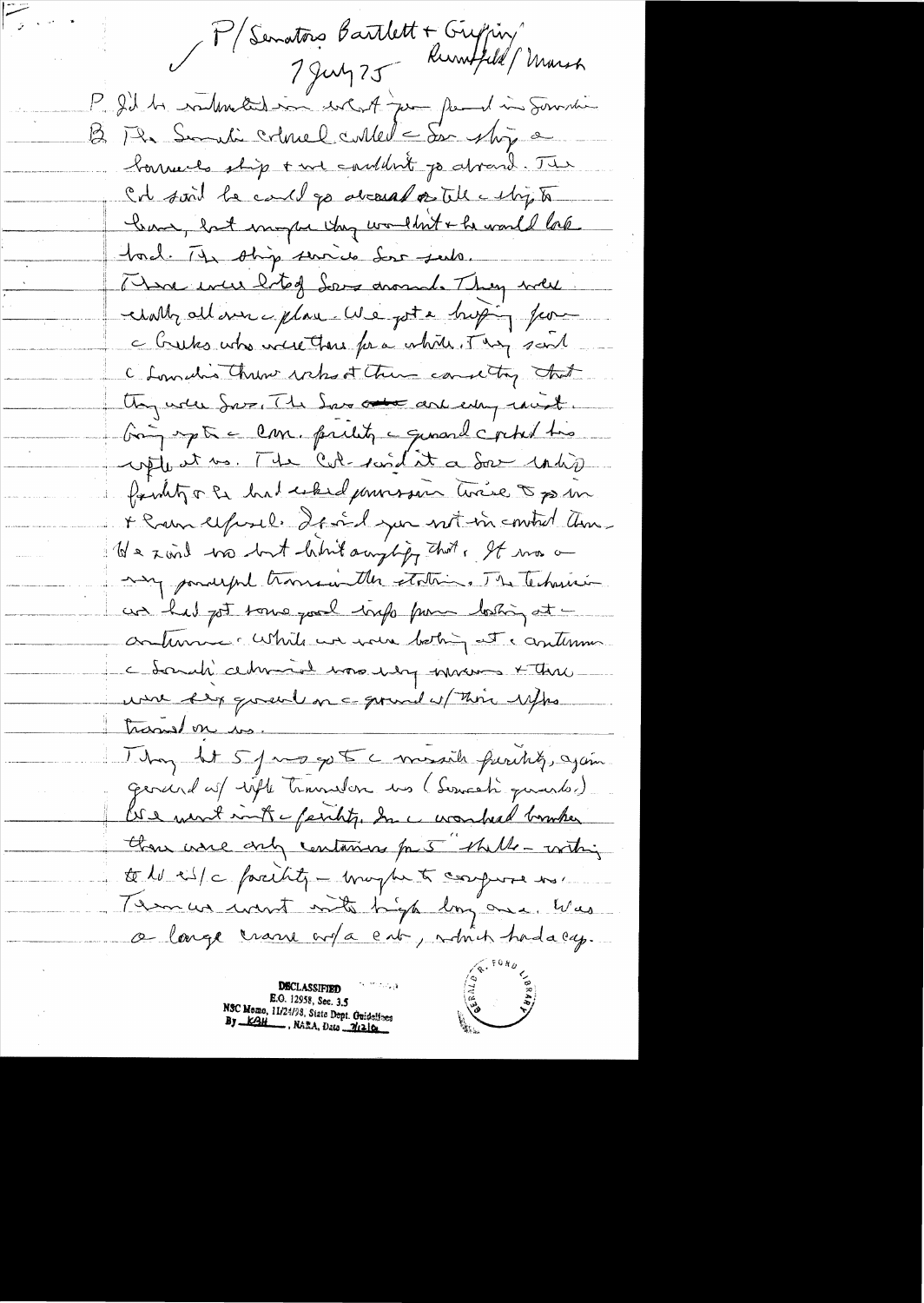of about TS Town, Big trung for any transville. There une dottres for harding messeles. We some a Styx missile tox, One tribunions fatt a Socration homew withing at Malmita partity. Servation don't have any craft crystale forming styre but ford they were getting them. Them as to what a anyout. Rayat some it just condetante for to 1/2 miles 11 tods remman about 17000." Soundis don't well that brind of numer - they smil for flying cattle ant. chat à dranght + yeager & wastrin composition Trid to drawt ine from Berlina. We shit the one empire We all had ingression that Siach's hand of fundship is out. Dède antigon/you? Lual he offered voic some familitie as a Sors B Yes. He has offered a got call at Unigation. millenderf wonto to top it my. The Comb sup Somali consta à Mar equal tratment vote Sars. I think a doc is just I would remement perme huizh smal person folker it up. Ils element sure fordaid. Is of their prophenances on stowartime det. This getting some and but it mumin ont, They laking big erid moving nomeds from desert to rain avec Ptors meaning from near there is ma doubt c Sor found to this?